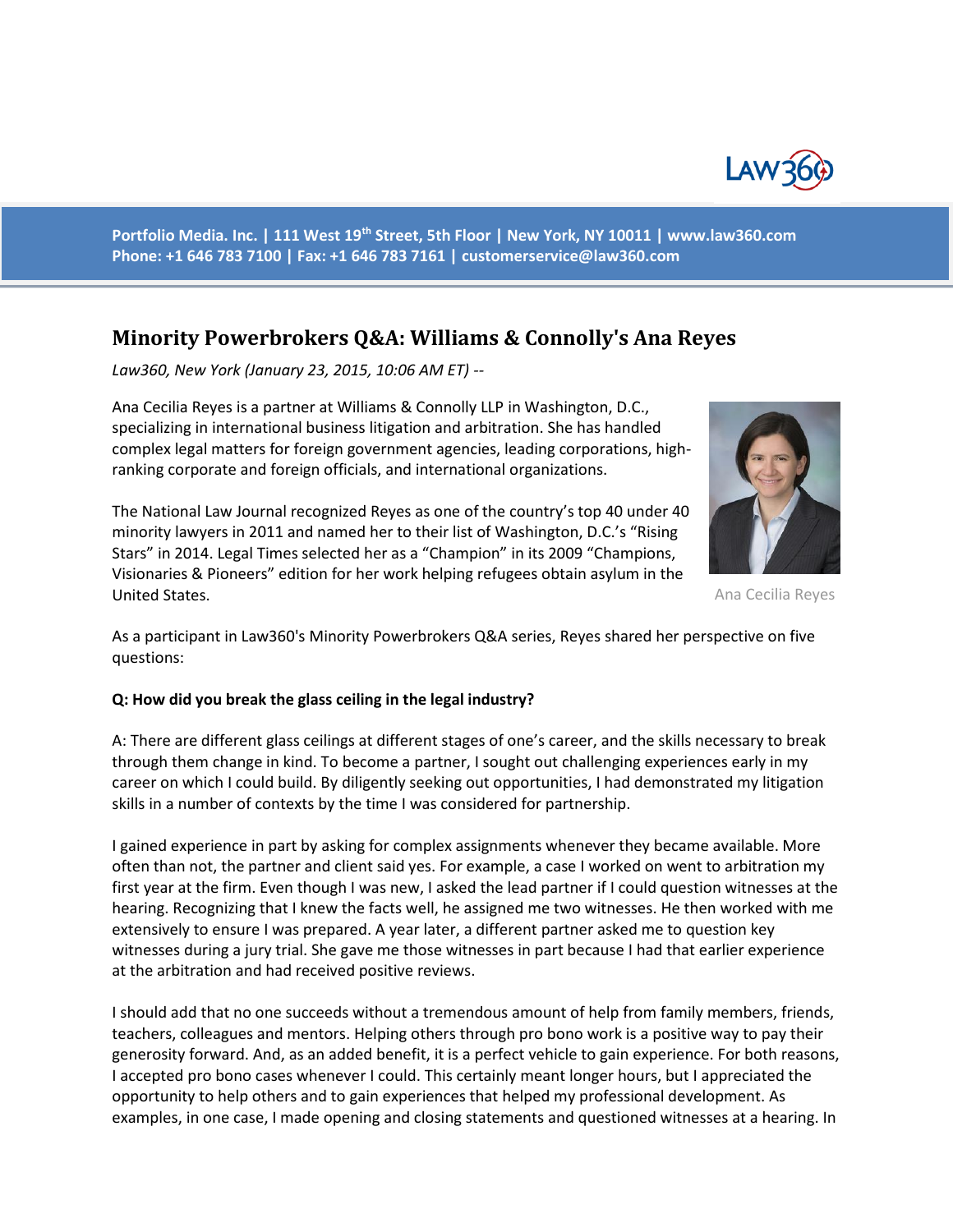another case, I argued before the Second Circuit.

## **Q: What are the challenges of being a lawyer of color at a senior level?**

A: Most mid-level litigation partners face similar challenges with respect to their roles on cases, responsibilities on client matters and in business development, and responsibilities to their firms. While similar, these challenges can present themselves to lawyers of color in more demanding ways. For example, outside parties can — often unconsciously — subject lawyers of color to different performance standards or weigh their advice differently than that of their peers. The attorney then has to work harder to prove him or herself, magnifying the burdens that face litigation partners generally. At a deposition a while back, an expert made a self-satisfied comment under his breath when he realized that I — and not my white, male colleague — would take his deposition. While he wasn't feeling nearly as relieved after the deposition, his comment betrayed his initial belief that I was a lesser lawyer only because of how I look.

## **Q: Describe a time you encountered discrimination in your career and tell us how you handled it.**

A: I am fortunate to have attended the law school, and to practice at the law firm, of my choice. I was well-supported and encouraged at law school and continue to be at the firm. That isn't to say, however, that being a gay Hispanic woman has been without its unique obstacles.

I could not speak a word of English when I started kindergarten. I literally didn't know the English word for water, something I recall because my classmates told me it was "coke." More than once I asked a teacher for "coke," and was of course summarily denied. The language barrier and attendant lack of comprehension left me feeling isolated and anxious, not to mention thirsty. The experience sticks with you. Fast-forwarding, many of my peers have lawyers or business people in their families or among family friends to whom they can turn for career guidance, to open doors, for business referrals, etc. Since I have no extended family in the United States, I don't have that benefit. And, in general, being gay can make a challenging situation even more so. While everyone at Williams & Connolly has been very welcoming, not everyone I have encountered outside of the firm has been so. Contending with that reality in a positive and professional manner sometimes adds unnecessary stress to work interactions.

I address obstacles generally by seeking out teachers, mentors and friends to help me navigate them. My first grade teacher, on her own time and without pay, spent an hour with me most mornings to help me learn English. My college mentor, Don Dugi, was an important factor in my being accepted to, and ready for, law school. More senior lawyers at the firm have guided me from the moment I walked through the door and continue to do so. And thankfully I have a tight network of close friends who work overtime to help me succeed, both personally and professionally.

## **Q: What advice would you give to a lawyer of color?**

A: My first piece of advice is, if you need help or guidance, ask for it. Most attorneys are willing, and often eager, to help out more junior colleagues. But, we don't always know to help if we aren't asked.

I also would give the advice that has served me best:

Monitor and adjust. Things are not always going to turn out precisely as you planned or hoped. The ability to monitor a situation as it develops and adjust to it is a major contributor to professional success. The first corollary to this rule is, whatever happens, remain calm — convey "It's handled." Then